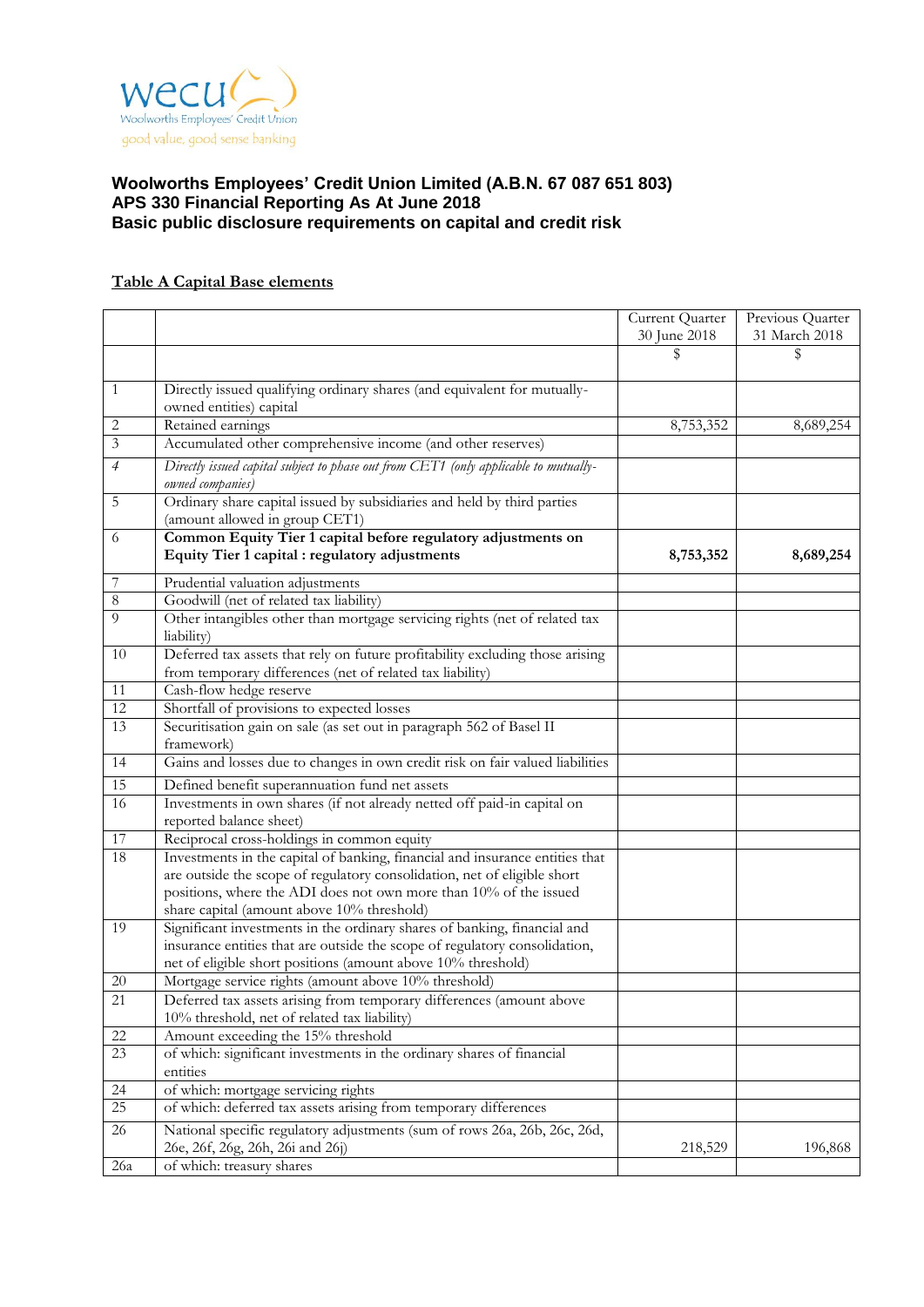

| 26 <sub>b</sub> | of which: offset to dividends declared under a dividend reinvestment plan                                                                                                                                                                                                   |           |           |
|-----------------|-----------------------------------------------------------------------------------------------------------------------------------------------------------------------------------------------------------------------------------------------------------------------------|-----------|-----------|
|                 | (DRP), to the extent that the dividends are used to purchase new ordinary                                                                                                                                                                                                   |           |           |
|                 | shares issued by the ADI                                                                                                                                                                                                                                                    |           |           |
| 26c             | of which: deferred fee income                                                                                                                                                                                                                                               |           |           |
| 26d             | of which: equity investments in financial institutions not reported in rows<br>18, 19 and 23                                                                                                                                                                                |           |           |
| 26e             | of which: deferred tax assets not reported in rows 10, 21 and 25                                                                                                                                                                                                            |           |           |
| 26f             | of which: capitalised expenses                                                                                                                                                                                                                                              | 218,529   | 196,868   |
| 26g             | of which: investments in commercial (non-financial) entities that are<br>deducted under APRA rules                                                                                                                                                                          |           |           |
| 26h             | of which: covered bonds in excess of asset cover in pools                                                                                                                                                                                                                   |           |           |
| 26i             | of which: undercapitalisation of a non-consolidated subsidiary                                                                                                                                                                                                              |           |           |
| 26j             | of which: other national specific regulatory adjustments not reported in                                                                                                                                                                                                    |           |           |
| 27              | rows 26a to 26i<br>Regulatory adjustments applied to Common Equity Tier 1 due to                                                                                                                                                                                            |           |           |
|                 | insufficient Additional Tier 1 and Tier 2 to cover deductions                                                                                                                                                                                                               |           |           |
| 28              | Total regulatory adjustments to Common Equity Tier 1                                                                                                                                                                                                                        | 218,529   | 196,868   |
| 29              | <b>Common Equity Tier 1 Capital (CET1)</b>                                                                                                                                                                                                                                  |           |           |
|                 | <b>Additional Tier 1 Capital: instruments</b>                                                                                                                                                                                                                               | 8,534,823 | 8,492,386 |
| $30\,$          | Directly issued qualifying Additional Tier 1 instruments                                                                                                                                                                                                                    |           |           |
| 31              | of which: classified as equity under applicable accounting standards                                                                                                                                                                                                        |           |           |
| 32              | of which: classified as liabilities under applicable accounting standards                                                                                                                                                                                                   |           |           |
| 33              | Directly issued capital instruments subject to phase out from Additional Tier 1                                                                                                                                                                                             |           |           |
| 34              | Additional Tier 1 instruments (and CET1 instruments not included in                                                                                                                                                                                                         |           |           |
|                 | row 5) issued by subsidiaries and held by third parties (amount allowed in<br>group AT1)                                                                                                                                                                                    |           |           |
| 35              | of which: instruments issued by subsidiaries subject to phase out                                                                                                                                                                                                           |           |           |
| 36              | Additional Tier 1 Capital before regulatory adjustments                                                                                                                                                                                                                     |           |           |
|                 | Additional Tier 1 Capital: regulatory adjustments                                                                                                                                                                                                                           |           |           |
| $37\,$          | Investments in own Additional Tier 1 instruments                                                                                                                                                                                                                            |           |           |
| 38              | Reciprocal cross-holdings in Additional Tier 1 instruments                                                                                                                                                                                                                  |           |           |
| 39              | Investments in the capital of banking, financial and insurance entities that<br>are outside the scope of regulatory consolidation, net of eligible short<br>positions, where the ADI does not own more than 10% of the issued<br>share capital (amount above 10% threshold) |           |           |
| 40              | Significant investments in the capital of banking, financial and insurance<br>entities that are outside the scope of regulatory consolidation (net of<br>eligible short positions)                                                                                          |           |           |
| 41              | National specific regulatory adjustments (sum of rows 41a, 41b and 41c)                                                                                                                                                                                                     |           |           |
| 41a             | of which: holdings of capital instruments in group members by other<br>group members on behalf of third parties                                                                                                                                                             |           |           |
| 41 <sub>b</sub> | of which: investments in the capital of financial institutions that are<br>outside the scope of regulatory consolidations not reported in rows 39                                                                                                                           |           |           |
|                 | and 40                                                                                                                                                                                                                                                                      |           |           |
| 41c             | of which: other national specific regulatory adjustments not reported in<br>rows 41a and 41b                                                                                                                                                                                |           |           |
| 42              | Regulatory adjustments applied to Additional Tier 1 due to insufficient<br>Tier 2 to cover deductions                                                                                                                                                                       |           |           |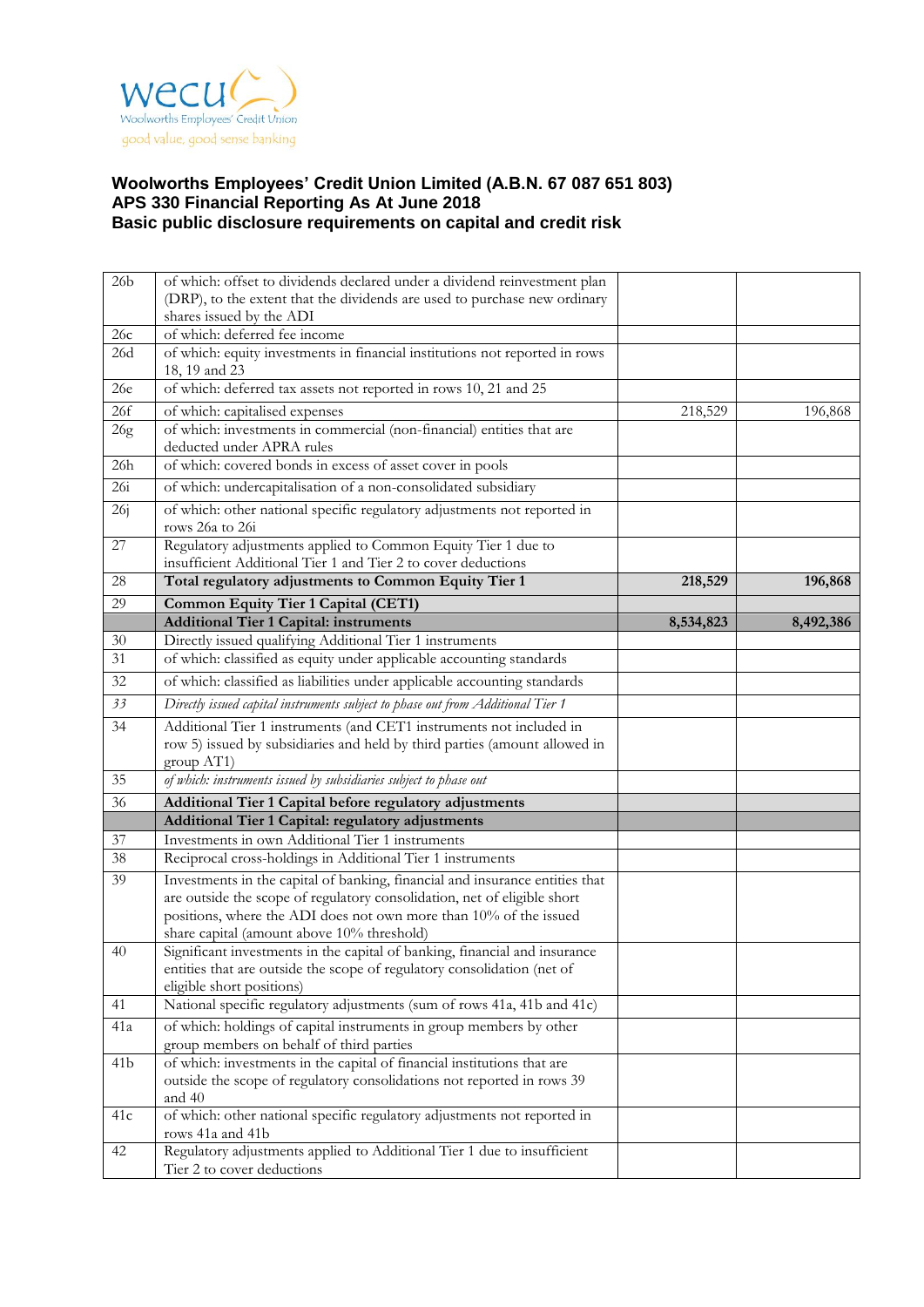

| 43              | Total regulatory adjustments to Additional Tier 1 capital                                                                                             |              |            |
|-----------------|-------------------------------------------------------------------------------------------------------------------------------------------------------|--------------|------------|
| 44              | <b>Additional Tier 1 capital (AT1)</b>                                                                                                                |              |            |
| 45              | Tier 1 Capital (T1=CET1+AT1)                                                                                                                          | 8,534,823    | 8,492,386  |
|                 | Tier 2 Capital: instruments and provisions                                                                                                            |              |            |
| 46              | Directly issued qualifying Tier 2 instruments                                                                                                         |              |            |
| 47              | Directly issued capital instruments subject to phase out from Tier 2                                                                                  |              |            |
| 48              | Tier 2 instruments (and CET1 and AT1 instruments not included in rows                                                                                 |              |            |
|                 | 5 or 34) issued by subsidiaries and held by third parties (amount allowed                                                                             |              |            |
|                 | in group T2)                                                                                                                                          |              |            |
| 49              | of which: instruments issued by subsidiaries subject to phase out                                                                                     |              |            |
| 50              | Provisions                                                                                                                                            |              |            |
| 51              | Tier 2 Capital before regulatory adjustments                                                                                                          |              |            |
|                 | Tier 2 Capital: regulatory adjustments                                                                                                                |              |            |
| 52              | Investments in own Tier 2 instruments                                                                                                                 |              |            |
| $\overline{53}$ | Reciprocal cross-holdings in Tier 2 instruments                                                                                                       |              |            |
| $\overline{54}$ | Investments in the Tier 2 capital of banking, financial and insurance                                                                                 |              |            |
|                 | entities that are outside the scope of regulatory consolidation, net of                                                                               |              |            |
|                 | eligible short positions, where the ADI does not own more than 10% of                                                                                 |              |            |
|                 | the issued share capital (amount above 10% threshold)                                                                                                 |              |            |
| 55              | Significant investments in the Tier 2 capital of banking, financial and<br>insurance entities that are outside the scope of regulatory consolidation, |              |            |
|                 | net of eligible short positions                                                                                                                       |              |            |
| 56              | National specific regulatory adjustments (sum of rows 56a, 56b and 56c)                                                                               |              |            |
| 56a             |                                                                                                                                                       |              |            |
|                 | of which: holdings of capital instruments in group members by other<br>group members on behalf of third parties                                       |              |            |
| 56b             | of which: investments in the capital of financial institutions that are                                                                               |              |            |
|                 | outside the scope of regulatory consolidation not reported in rows 54 and<br>55                                                                       |              |            |
| 56c             | of which: other national specific regulatory adjustments not reported in                                                                              |              |            |
|                 | rows 56a and 56b                                                                                                                                      |              |            |
| 57              | Total regulatory adjustments to Tier 2 capital                                                                                                        |              |            |
| $\overline{58}$ | Tier 2 capital (T2)                                                                                                                                   | 261,351      | 258,533    |
| $\overline{59}$ | Total capital (TC=T1+T2)                                                                                                                              | 8,796,174    | 8,750,919  |
| 60              | Total risk-weighted assets based on APRA standards                                                                                                    | 54, 155, 047 | 54,212,842 |
|                 | Capital ratios and buffers                                                                                                                            |              |            |
| 61              | Common Equity Tier 1 (as a percentage of risk-weighted assets)                                                                                        | 15.76%       | 15.66%     |
| 62              | Tier 1 (as a percentage of risk-weighted assets)                                                                                                      | 15.76%       | 15.66%     |
| 63              | Total capital (as a percentage of risk-weighted assets)                                                                                               | 16.24%       | $16.14\%$  |
| 64              | Institution-specific buffer requirement (minimum CET1 requirement plus                                                                                |              |            |
|                 | capital conservation buffer plus countercyclical buffer requirements plus                                                                             | $7.50\%$     | $7.50\%$   |
|                 | G-SIBs buffer requirement, expressed as a percentage of risk-weighted                                                                                 |              |            |
|                 | assets)                                                                                                                                               |              |            |
| 65<br>66        | of which: capital conservation buffer requirement                                                                                                     |              |            |
|                 | of which: ADI-specific countercyclical buffer requirements                                                                                            |              |            |
| 67              | of which: G-SIB buffer requirement                                                                                                                    |              |            |
| 68              | Common Equity Tier 1 available to meet buffers (as a percentage of risk-<br>weighted assets)                                                          |              |            |
|                 | National minima (if different from Basel III)                                                                                                         | 5.72%        | $5.62\%$   |
| 69              | National Common Equity Tier 1 minimum ratio (if different from Basel                                                                                  |              |            |
|                 |                                                                                                                                                       |              |            |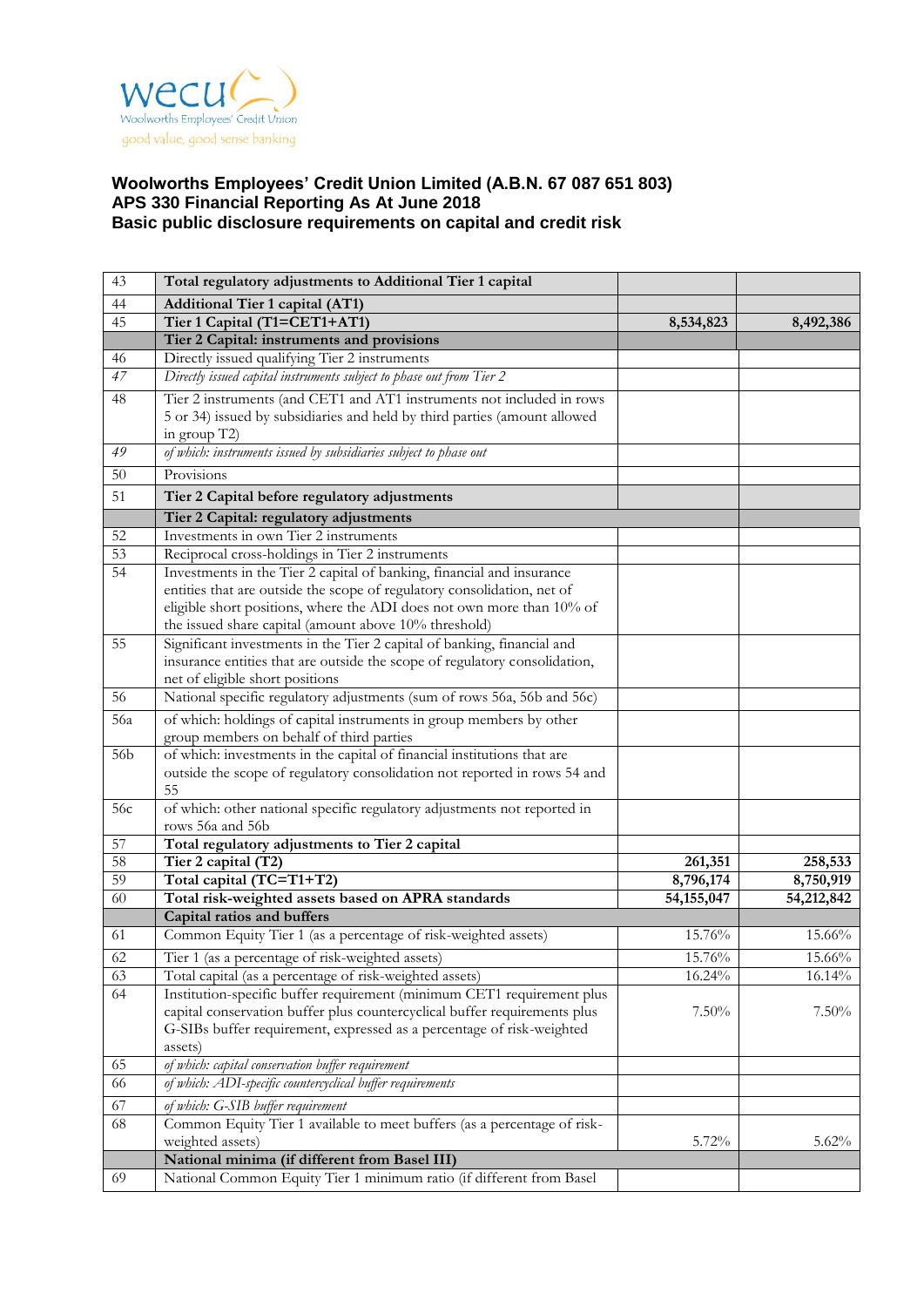

|    | III minimum)                                                                                          |  |
|----|-------------------------------------------------------------------------------------------------------|--|
| 70 | National Tier 1 minimum ratio (if different from Basel III minimum)                                   |  |
| 71 | National total capital minimum ratio (if different from Basel III                                     |  |
|    | minimum)                                                                                              |  |
|    | Amount below thresholds for deductions (not risk-weighted)                                            |  |
| 72 | Non-significant investments in the capital of other financial entities                                |  |
| 73 | Significant investments in the ordinary shares of financial entities                                  |  |
| 74 | Mortgage servicing rights (net of related tax liability)                                              |  |
| 75 | Deferred tax assets arising from temporary differences (net of related tax<br>liability)              |  |
|    |                                                                                                       |  |
|    | Applicable caps on the inclusion of provisions in Tier 2                                              |  |
| 76 | Provisions eligible for inclusion in Tier 2 in respect of exposures subject                           |  |
|    | to standardised approach (prior to application of cap)                                                |  |
| 77 | Cap on inclusion of provisions in Tier 2 under standardised approach                                  |  |
| 78 | Provisions eligible for inclusion in Tier 2 in respect of exposures subject                           |  |
|    | to internal ratings-based approach (prior to application of cap)                                      |  |
| 79 | Cap for inclusion of provisions in Tier 2 under internal ratings-based<br>approach                    |  |
|    | Capital instruments subject to phase-out arrangements (only applicable between 1 Jan                  |  |
|    | 2018 and 1 Jan 2022)                                                                                  |  |
| 80 | Current cap on CET1 instruments subject to phase out arrangements                                     |  |
| 81 | Amount excluded from CET1 due to cap (excess over cap after redemptions and                           |  |
|    | maturities                                                                                            |  |
| 82 | Current cap on AT1 instruments subject to phase out arrangements                                      |  |
| 83 | Amount excluded from AT1 instruments due to cap (excess over cap after redemptions<br>and maturities) |  |
| 84 | Current cap on T2 instruments subject to phase out arrangements                                       |  |
| 85 | Amount excluded from T2 due to cap (excess over cap after redemptions and<br>maturities)              |  |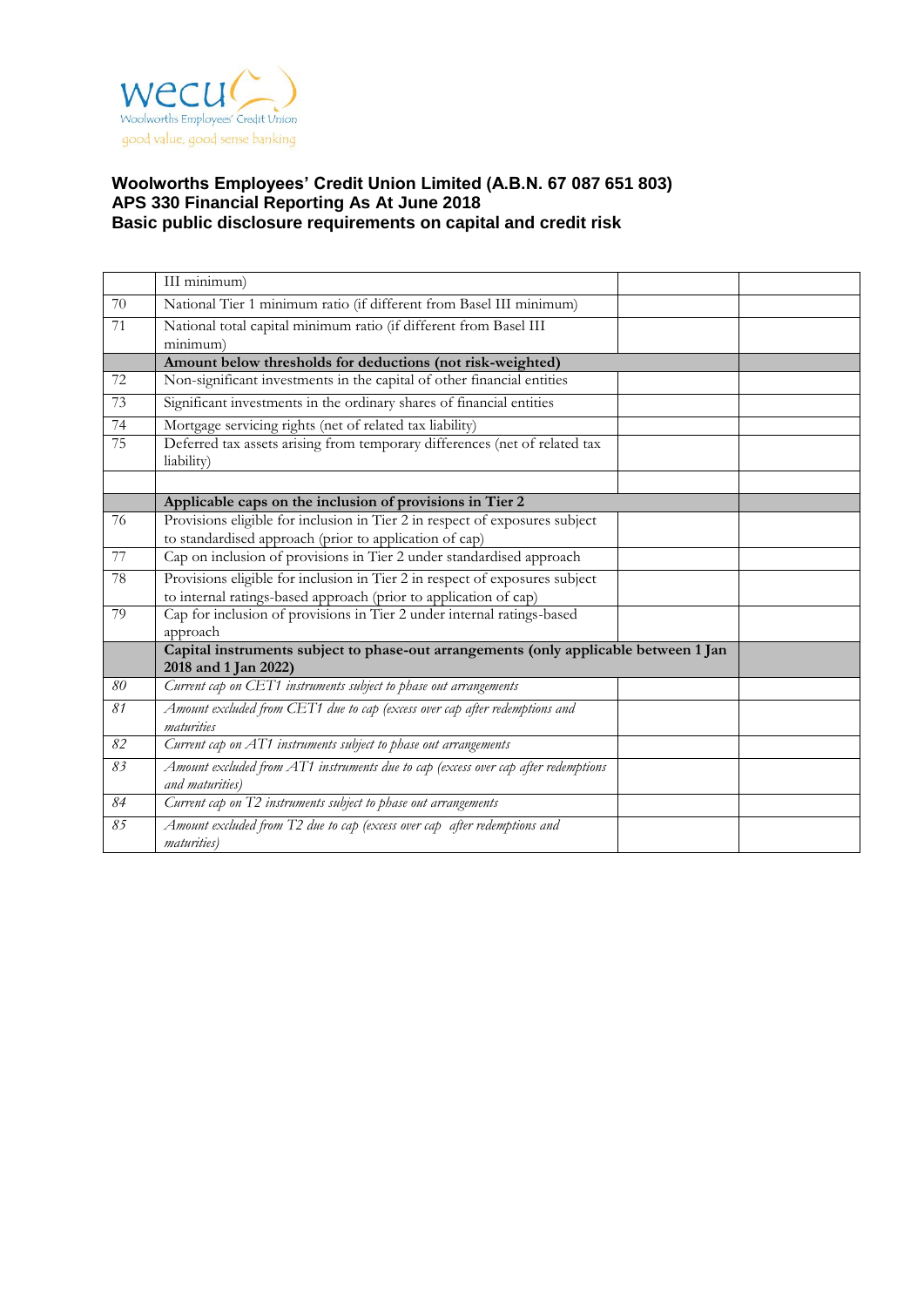

# **CAPITAL REQUIREMENTS**

Capital requirements in the ADI is determined by the risk weights of the relevant assets held with the minimum required capital to over 8% of the risk weighted assets. The ADI maintains a capital policy level of Minimum 13.50% and a capital target of 15.50%. The level of capital as at 30 June 2018 is 16.24%.

The risk weighted assets for each asset grouping as set out in the table below is determined by the APRA Prudential Standards APS 112. These are prescribed risk weights to measure the level of risk of based on the nature and level of security supporting the assets recovery.

The risk weighted assets held as at the end of the quarter ended 30 June 2018 is as follows

|                                                                                                                         | Prescribed      |                  |  |
|-------------------------------------------------------------------------------------------------------------------------|-----------------|------------------|--|
|                                                                                                                         | <b>RWA</b>      |                  |  |
|                                                                                                                         |                 | \$               |  |
|                                                                                                                         | Current quarter | Previous quarter |  |
|                                                                                                                         | 30 June 2018    | 31 March 2018    |  |
| (a) Capital requirements (in terms of risk-weighted                                                                     |                 |                  |  |
| assets) for credit risk (excluding securitisation) by                                                                   |                 |                  |  |
| portfolio;                                                                                                              |                 |                  |  |
| Loans - secured by residential mortgage                                                                                 | 31,594,196      | 31,101,479       |  |
| Loans - other retail                                                                                                    | 7,877,837       | 7,771,390        |  |
| Liquid investments                                                                                                      | 5,121,456       | 5,151,692        |  |
| all other assets                                                                                                        | 805,106         | 1,655,494        |  |
| Total credit risk on balance sheet                                                                                      | 45,398,595      | 45,680,055       |  |
| Total credit risk off balance sheet (commitments)                                                                       |                 |                  |  |
| Undrawn financial commitments (overdrafts,<br>credit cards, line of credit, Loans approved<br>not advanced, guarantees) | 1,433,444       | 1,475,625        |  |
| Capital requirements for securitisation                                                                                 |                 |                  |  |
| (b) Capital requirements for market risk.                                                                               |                 |                  |  |
| (c) Capital requirements for operational risk.                                                                          | 7,323,008       | 7,057,159        |  |
| Total Risk Weighted assets (Sum above components)                                                                       | 54, 155, 047    | 54,212,839       |  |

## **Table B Risk Weighted Assets By Asset Class**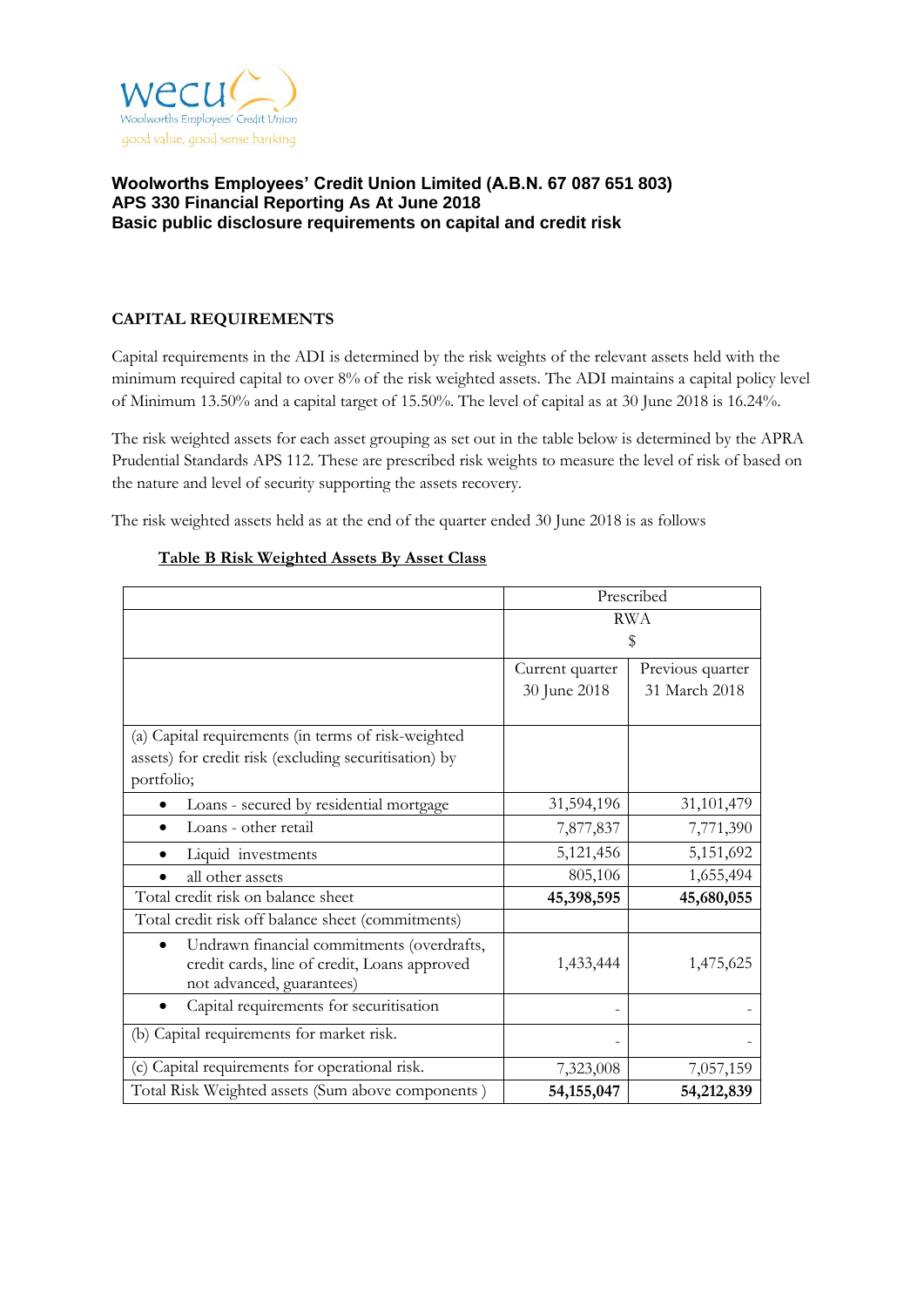

### **CAPITAL HELD BY THE ADI**

The capital held by the ADI exceeds the policy and minimum capital prescribed by the APRA Prudential standards. This excess facilitates future growth within the ADI.

The capital ratio is the amount of capital described in Table C divided by the risk weighted assets

|                      |                                     | Capital   | Capital Ratio   |                  |  |
|----------------------|-------------------------------------|-----------|-----------------|------------------|--|
|                      |                                     |           |                 |                  |  |
|                      | Previous quarter<br>Current quarter |           | Current quarter | Previous quarter |  |
|                      | 31 March 2018<br>30 June 2018       |           | 30 June 2018    | 31 March 2018    |  |
| Common Equity Tier 1 | 8,534,823                           | 8,492,386 | 15.76%          | 15.66%           |  |
| Tier 1               | 8,534,823                           | 8,492,386 | $15.76\%$       | 15.66%           |  |
| Total Capital        | 8,796,174                           | 8,750,919 | 16.24%          | 16.14%           |  |

## **Table C**

### **CREDIT RISK**

### **(i)CREDIT RISK – INVESTMENTS**

Surplus cash not invested in loans to members are held in high quality liquid assets. This included the funds required to be held to meet withdrawal of deposits by members of the ADI.

The ADI uses the ratings of reputable ratings agencies to assess the credit quality of all investment exposure, where applicable, using the credit quality assessment scale in APRA prudential Guidance in APS112. The credit quality assessment scale within this standard has been complied with.

The table D below excludes the Equities and off balance sheet exposures. Off balance sheet exposures are set out in the table F that follows

The exposure values associated with each credit quality step are as follows in Table D: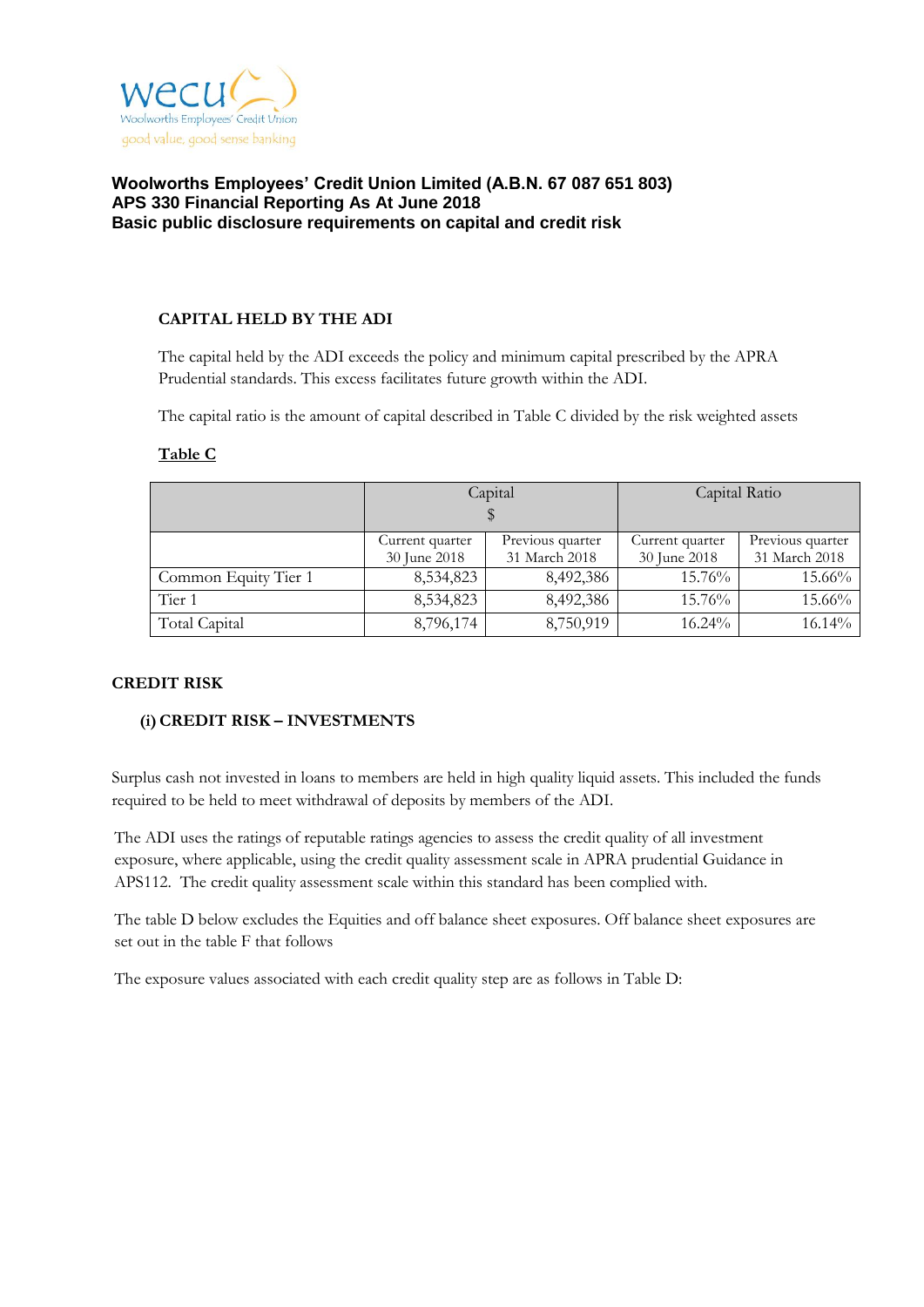

## **Table D**

# **Current Quarter 30 June 2018**

|                | Current quarter |                   |            |                |                |             |
|----------------|-----------------|-------------------|------------|----------------|----------------|-------------|
| Investments    | Average gross   | Carrying value on | Past due   | Impaired       | Specific       | Increase in |
| with banks and | exposure in     | balance sheet     | facilities | facilities     | Provision      | specific    |
| other ADI's    | quarter         |                   |            |                | as at end      | provision   |
|                |                 |                   |            |                | of qtr         | and write   |
|                |                 |                   |            |                |                | offs in qtr |
|                |                 |                   | \$         | \$             |                |             |
| Cuscal         | 5,993,186       | 7,767,038         | ۰          |                | $\blacksquare$ |             |
| <b>Banks</b>   | 10,908,712      | 11,614,744        | -          | $\blacksquare$ | $\blacksquare$ |             |
| Government     | ٠               |                   |            | ۰              | ٠              |             |
| Total          | 16,901,898      | 19,381,782        |            | -              | $\blacksquare$ | ۰.          |

### **Previous quarter 31 March 2018**

|                | Previous quarter |                   |            |            |                |                |
|----------------|------------------|-------------------|------------|------------|----------------|----------------|
| Investments    | Average gross    | Carrying value on | Past due   | Impaired   | Specific       | Increase in    |
| with banks and | exposure in      | balance sheet     | facilities | facilities | Provision as   | specific       |
| other ADI's    | quarter          |                   |            |            | at end of      | provision      |
|                |                  |                   |            |            | qtr            | and write      |
|                |                  |                   |            |            |                | offs in qtr    |
|                |                  |                   | \$         | \$         |                |                |
| Cuscal         | 5,993,545        | 8,385,159         |            |            | ٠              |                |
| <b>Banks</b>   | 10,875,768       | 11,161,385        |            |            | ۰              |                |
| Government     | $\blacksquare$   |                   |            |            | ٠              |                |
| Total          | 16,869,313       | 19,546,544        |            |            | $\blacksquare$ | $\blacksquare$ |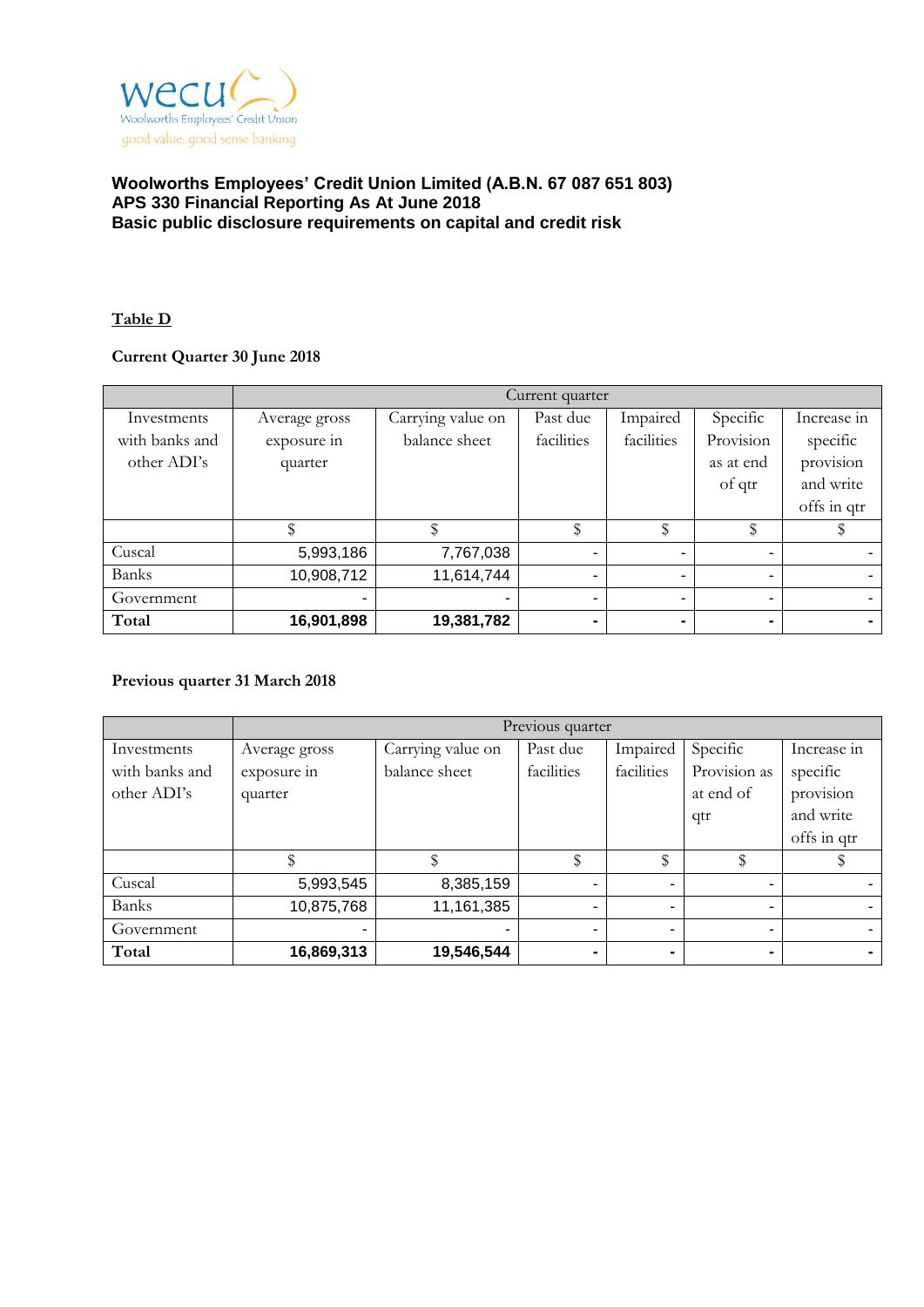

# **CREDIT RISK – LOANS**

The classes of loans entered into by the ADI are limited to loans; commitments and other non-market offbalance sheet exposures. The ADI does not enter into debt securities; and over-the-counter derivatives.

### **Impairment details**

The level of impaired loans by class of loan is set out below. In the note below -

- Carrying Value is the amount of the balance sheet gross of provision (net of deferred fees)
- Past due loans is the 'on balance sheet' loan balances which are behind in repayments past due by 90 days or more but not impaired
- Impaired loans are the 'on balance sheet' loan balances which are at risk of not meeting all principle and interest repayments over time
- Provision for impairment is the amount of the impairment provision allocated to the class of impaired loans
- The losses in the period equate to the additional provisions set aside for impaired loans, and bad debts written off in excess of previous provision allowances.

The impaired loans are generally not secured against residential property. Some impaired loans are secured by bill of sale over motor vehicles or other assets of varying value. It is not practicable to determine the fair value all collateral as at the balance date due to the variety of assets and condition

The analysis of the ADI's loans by class, is as follows in Table E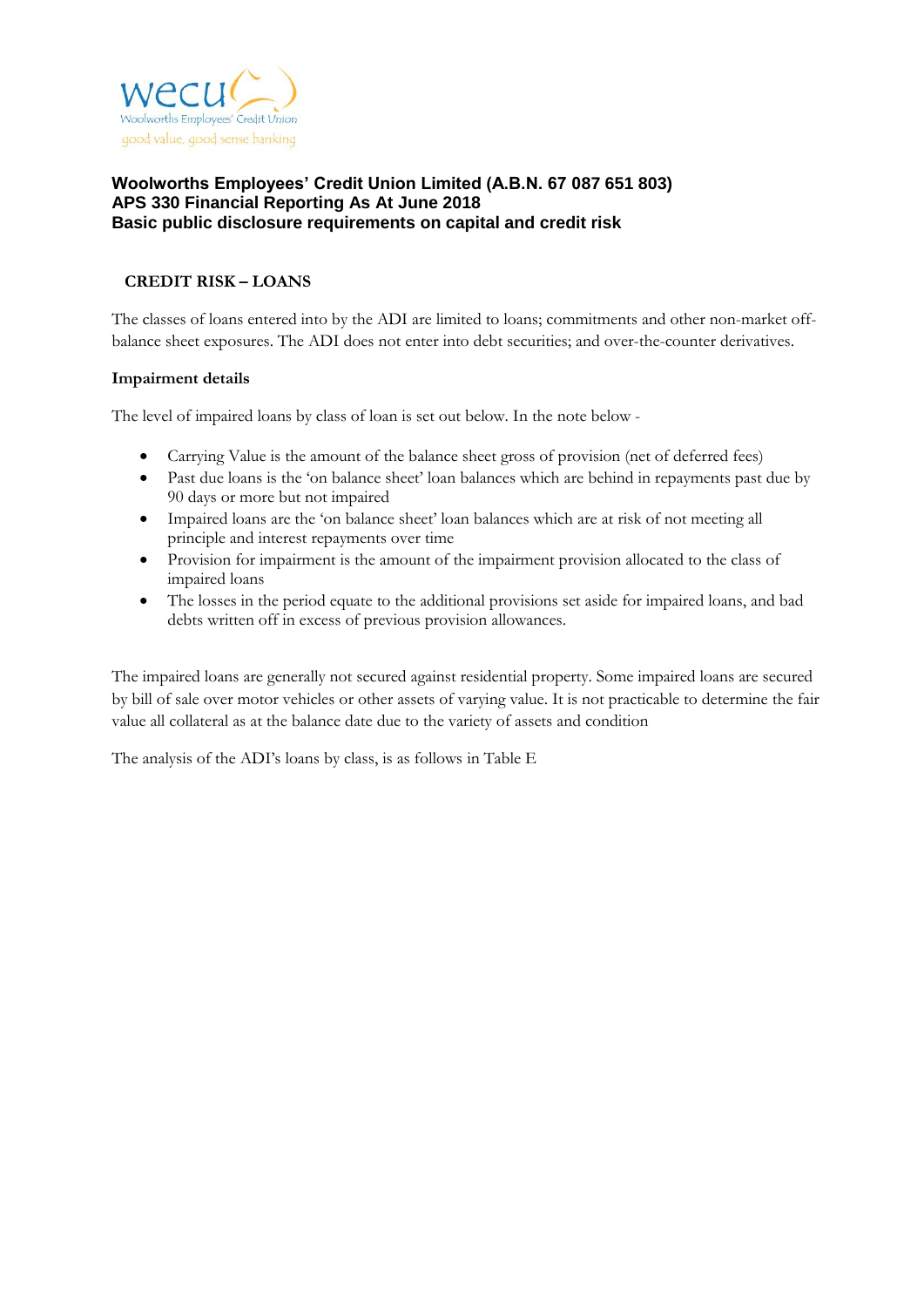

**Table E** [excludes off balance sheet exposures or equities. Off balance sheet exposures are set out in the table F that follows]

### **Current Quarter** 30 June 2018

| Loans        | Gross       | Gross      | Commitment   | Past due   | Impaired   | Specific  | Increase    |
|--------------|-------------|------------|--------------|------------|------------|-----------|-------------|
| Portfolio    | exposure    | exposure   | s – redraws, | facilities | facilities | Provision | in specific |
|              | value -     | value on   | overdraft    |            |            | as at end | provision   |
|              | Average for | balance    | facilities   |            |            | of qtr    | and write   |
|              | the period  | sheet      | undrawn      |            |            |           | offs in qtr |
|              |             |            |              |            |            |           |             |
|              | \$          | \$         | \$           | \$         | \$         | \$        | \$          |
| Mortgage     | 88,517,035  | 88,747,511 | 7,176,427    | 136,143    |            |           |             |
| secured      |             |            |              |            |            |           |             |
| Personal     | 6,298,868   | 6,690,734  | 26,300       | 12,084     | 12,084     | 13,341    | 5,960       |
|              |             |            |              |            |            |           |             |
| Overdrafts & | 1,162,487   | 1,205,667  | 601,911      | 3,741      | 9,396      | 5,223     | 41          |
| Credit cards |             |            |              |            |            |           |             |
| <b>Total</b> | 95,978,390  | 96,643,912 | 7,804,638    | 151,968    | 21,480     | 18,564    | 6,001       |
|              |             |            |              |            |            |           |             |

# **Previous quarter** 31 March 2018

| Loans        | Gross exposure      | Gross      | Commitments | Past due   | Impaired   | Specific  | Increase    |
|--------------|---------------------|------------|-------------|------------|------------|-----------|-------------|
| Portfolio    | value - Average for | exposure   | - redraws,  | facilities | facilities | Provision | in specific |
|              | the period          | value on   | overdraft   |            |            | as at end | provision   |
|              |                     | balance    | facilities  |            |            | of qtr    | and write   |
|              |                     | sheet      | undrawn     |            |            |           | offs in qtr |
|              | \$                  | \$         |             | \$         | \$         | \$        |             |
| Mortgage     | 88,417,376          | 87,845,282 | 7,249,779   | 134,222    |            |           |             |
| secured      |                     |            |             |            |            |           |             |
| Personal     | 6,209,383           | 6,622,288  | 23,300      | 10,122     | 10.122     | 7,381     | (5,831)     |
|              |                     |            |             |            |            |           |             |
| Overdrafts & | 1,153,656           | 1,161,666  | 637,453     | 2.549      | 10,677     | 5,182     | (283)       |
| Credit cards |                     |            |             |            |            |           |             |
| <b>Total</b> | 95,780,415          | 95,629,236 | 7,910,532   | 146,893    | 20,799     | 12,563    | (6, 114)    |
|              |                     |            |             |            |            |           |             |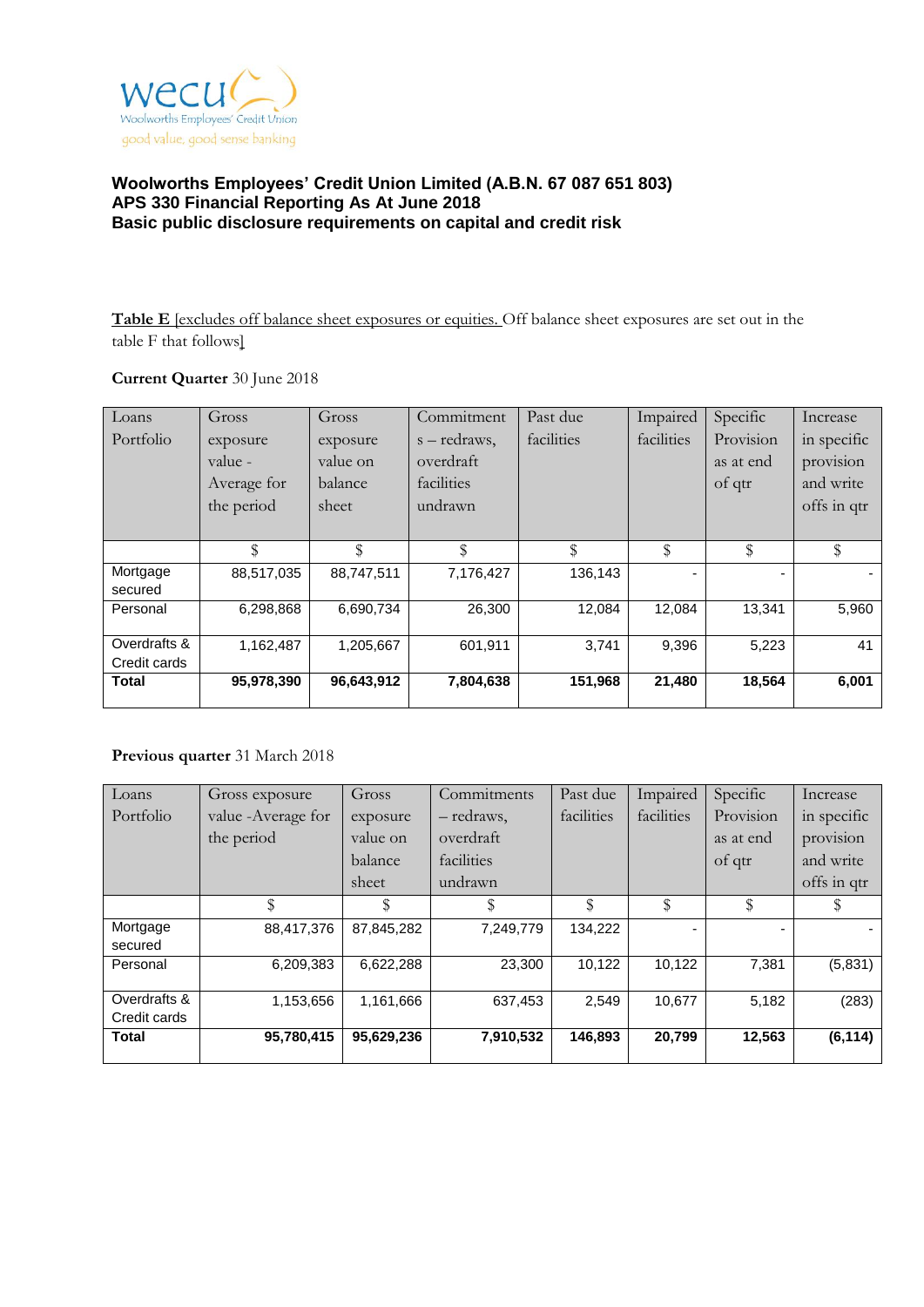

### **General Reserve for Credit Losses**

This reserve is set aside to quantify the estimate for potential future losses in the loans and investments.

In addition to the provision for impairment, the board has recognised the need to make an allocation from retained earnings to ensure there is adequate protection for members against the prospect that some members will experience loan repayment difficulties in the future.

The reserve has been determined on the basis of the past experience with the loan delinquency and amounts written off.

The value of the reserve is amended to reflect the changes in economic conditions, and the relevant concentrations in specific regions and industries of employment within the loan book.

|         | Current quarter<br>30 June 2018 | Previous quarter<br>31 March 2018 |
|---------|---------------------------------|-----------------------------------|
| Balance | 261,351                         | 258,533                           |